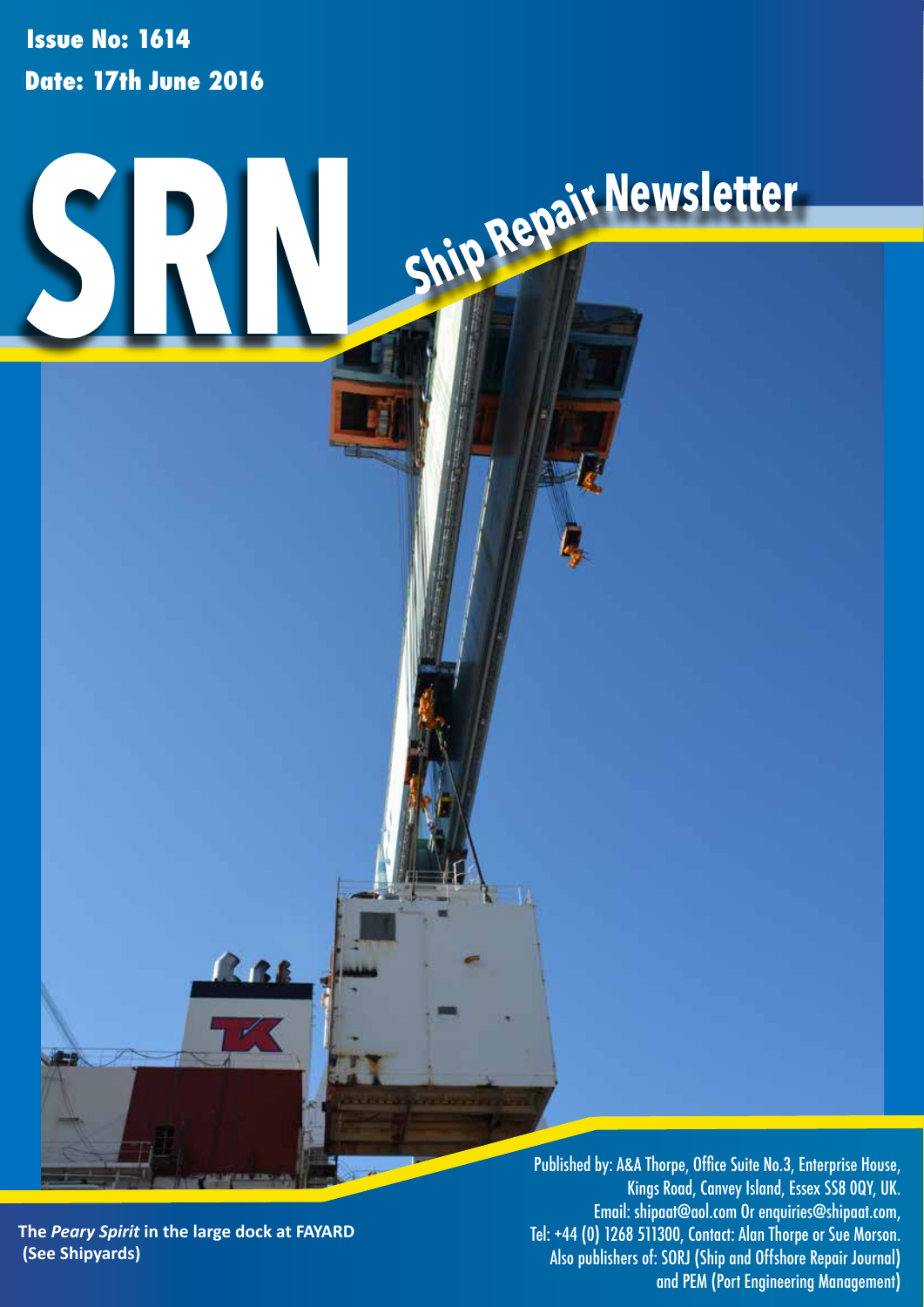## **VIEWPOINT:**

Business is good for regional ship repair operators participating in this year's Posidonia Exhibition in Athens. Shipyards in Turkey and Portugal are amongst those who have concluded business deals during the first few days of the show which every two years attracts the world's maritime community to Greece, the world's biggest shipping power.

"We have concluded three major deals during the first two days of Posidonia. Of those, two are repair projects for a tanker and a bulk carrier and the third is a rather significant conversion project for a ro/pax vessels belonging to an Italian owner," said Nedime Ozoglu, Repair Division Marketing & Estimating, Besiktas Shipyard.

"Posidonia is very fruitful for us and the biggest event we participate in. Greek shipowners constitute 80% of our portfolio because of the proximity mainly and because Turkey's shipbuilding industry has significantly improved its talent pool and expertise recently," she said. "In 2015 we repaired many Greek vessels, we give priority to the Greek market and we are competitive in our pricing and the quality we are offering."

Portugal's Lisnave and Turkey's Gemak, have also inked repair deals with fleet owners during the first few days of Posidonia 2016. Alex Scaramangas of Resolute Marine Services, the exclusive representative of the two yards in Greece, said, "We have managed to conclude a few business deals during this week mainly routine mainstream repair projects of various sizes. This is a great, given the current market's prevailing conditions with a weak freight market and China's perennial dominance in the bulk carrier sector."

As far as the outlook and future prospects, Scaramangas believes that the sector will improve. "A lot of drydocking repairs were brought forward in 2015 in order to avoid implementation of the BWT system so, subsequently, we were left with a bit of a vacuum in the first half of 2016. We remain optimistic, however, because shipping is a cyclical industry and on the bulker market, specifically, the consensus is that there will be some improvement."

This view is shared by Ozoglu who believes that 2016 will be a better than expected year for the ship repair sector in Turkey. "In 2015 we repaired many Greek vessels, but January 1st 2016 we suddenly saw that the market is going down and repair activity stopped because of the developments regarding the BWT regulation. The vessels got the extension and so everyone is now waiting. Many customers we have spoken with at Posidonia this week share the opinion that the market is improving marginally. While 2016 as a whole will not be better than last year, it will be better than expected," she added.

"Lisnave provides excellent service with capacity to accommodate six vessels simultaneously on drydock, but we cannot compare European shipyards with China, not even Turkey, which is more competitive in terms of price," added Scaramangas, whose company is also the representative of smaller ship yards in Senegal, which can accommodate Panama Size vessels, Bahrain and one more Portuguese yard on the banks of Tagus River.

## **Are you struggling to execute your marketing strategy?**

**Your Maritime & Offshore marketing partner** People don't buy what you do, they buy because of the way you do it. We are industry experts at extracting your brand equity and communicating it to those that matter. Proud to be a part of your industry.



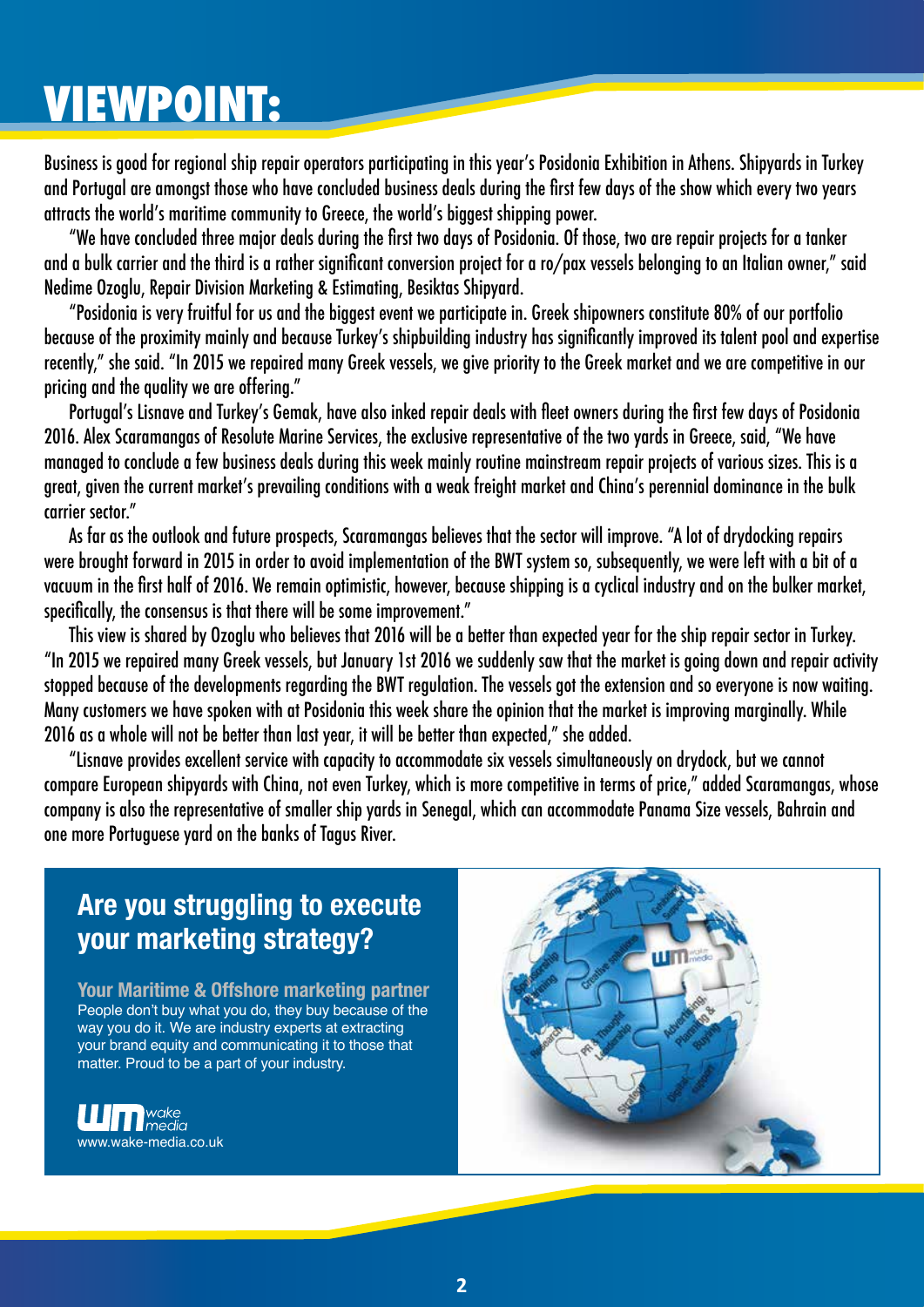## **SHIPYARDS:**

## **FAYARD:**

Denmark's FAYARD is reporting a busy first half this year (2016) with all three drydocks occupancy very high and a number of ships entering the large 315/415 m x 90 m building dock. In the large dock No. 3 the yard recently had Teekay Corp's 109,325 dwt North Sea shuttle Tanker *Peary Spirit* in for installation of VOC-system and special survey. She was followed immediately by Knutsen OAS' 162,000 dwt North Sea shuttle tanker *Bodil Knutsen*.

Meanwhile, ships in FAYARD also include Donso Tank's 16,740 dwt chemical tanker *Prosdpero*, German Tanker's 40,600 dwt tanker *Seatrout* and Terntank's 14,796 dwt tanker *Ternvik*.

Ships due include the Royal Danish Navy's 6,930 displ

tonnes command and support vessel *HDMS Absalom (L16)* and another North Sea shuttle tanker from Knutsen OAS, the 130,031 dwt *Loch Rannoch*.

### **BRASA SHIPYARD:**

SBM's Brasa Shipyard in Niteroi, Rio de Janeiro, Brazil has completed the topside installation work on the converted FPSO *Ciadade de Saquarema*, for Holland's SBM Offshore*.* The FPSO arrived in Brazil in December 2015 from China's Chengxi Shipyard (Guangzhou), where the marine work in the conversion was carried out, along with some topside installation work. The FPSO was formerly the 1999-built, 308,491 dwt tanker *Elisabeth Maersk*.

*Ciadade de Saquarema* has now left the yard for operations offshore for state owned oil company Petrobras in its Lula Field on a 20 year lease and operation contract. Production is expected to begin in July with the FPSO being able to process 150,000 bbls of oil/day and 6m m<sup>3</sup> of gas/day, as well as having a storage capacity of 1.6m bbls of crude oil. The Brasa Shipyard completed the conversion of sistership *Ciadade de Marica* last year. The FPSO was formerly the 2000-built 308,491dwt tanker *Eli Maersk*.

### **CURACAO DRYDOCKS:**

Currently undergoing repair at the Netherlands Antilles' Curacao Drydocks, Willemstad is the Italian-owned high speed passenger/vehicle ferry *Croazia Jet*. Built by Australia's Austal Ships, the 5,307 gt vessel was chartered by her owners SNAV last year to Venezuela's Conferry, with a purchase option, and was operating from the Venezuelan mainland port of Guanta to the port of El Guamache on the island of Margarita. Other vessels undergoing repair at this yard last week included the following:

• Sigmagas – 8,636 m<sup>3</sup> capacity, 1998-built LPG tanker, owned by Bremen, Germany based Sloman Neptune Schiffahrts

*• Bourbon Orca* – 4,311 gt 2006-built anchor-handler, owned by Bourbon Offshore Norway AS. This owner has five anchor-handlers currently laid-up in Willemstad and repair and maintenance work is being carried out by Curacao Drydocks

- Xin Hai Hu 4 11,888 m<sup>3</sup> 2011-built trailing suction hopper dredger, owned by CHEC Shanghai Dredging
- *Icaro* 99,438 dwt 1993-built tanker, owned by BSM Cyprus

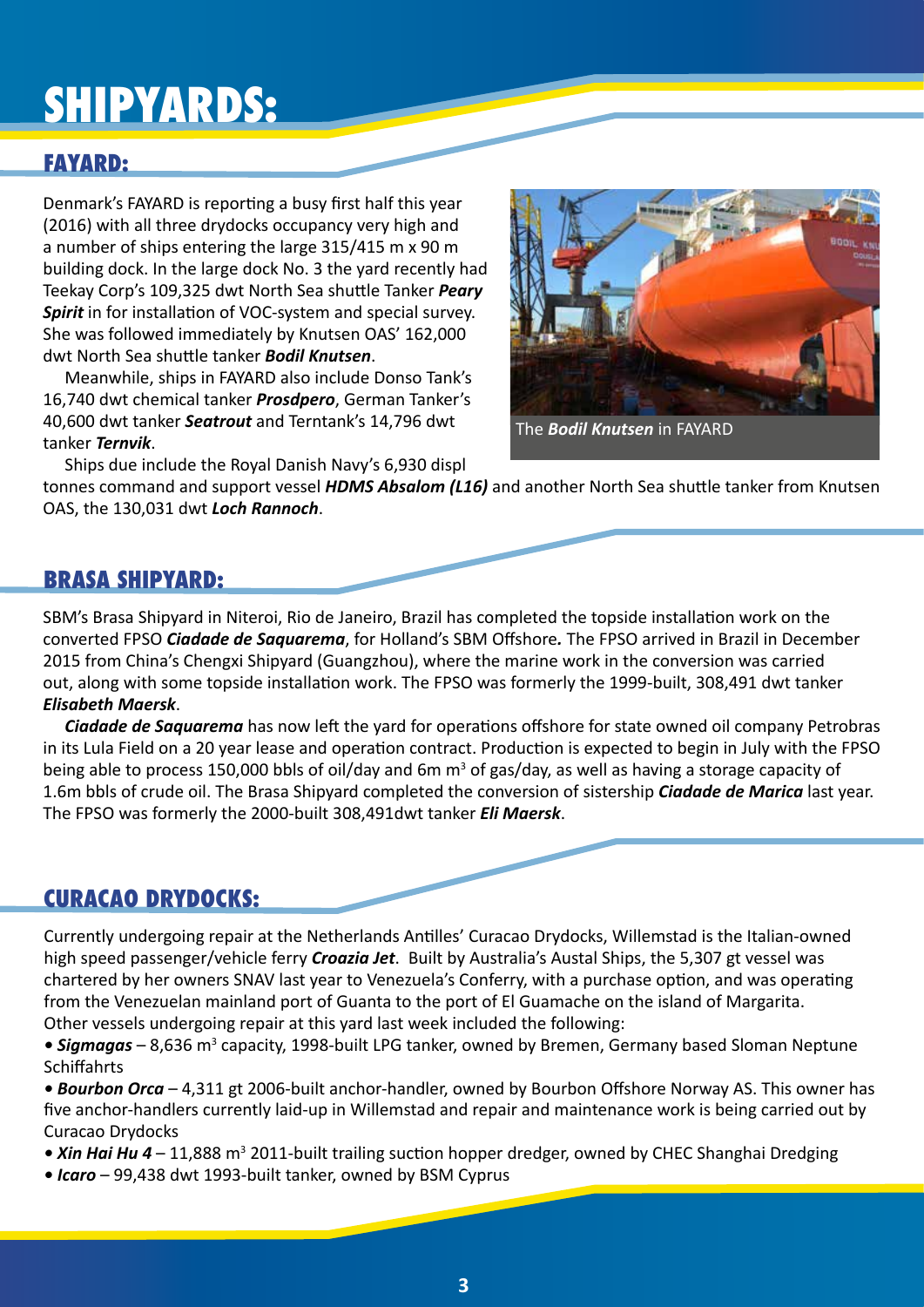### **GERMAN DRYDOCKS:**

Germany's German Drydocks, Bremerhaven, recently completed the retrofitting of Alfa Laval PureSOx hybrid exhaust gas scrubbers on domestic owner Buss Shipping GmbH's two 14,517 dwt (1,025 teu), 2012-built sisterships *Condor* and *Corsar*. Both vessels are currently operating under the names of *SCA Tunadal* and *SCA Munksund*, on charter to Sweden's SCA Transport.

#### **BLOHM & VOSS**

Cunard's flagship, the 148,528 gt *Queen Mary 2*, drydocked at Hamburg's Blohm + Voss Shipyard on May 27<sup>th</sup> to start her 25 day multi-million pound sterling remastering, which is scheduled for completion on June  $21<sup>st</sup>$ . This is the largest refit yet carried out on the vessel to date, and is the sixth time that *QM2* has drydocked at the yard since entering service in 2002.

The vessel is in B+Vs 320,000 dwt capacity Elbe Dock 17 graving dock. The work package on the vessel involves the redesign of Queens and Princess Grill suites and restaurants, adding balconies to 30 Britannia Grill suites, the fitting of 15 new Britannia class single berth cabins, changing the existing Winter Garden into the Carinthia Lounge. The remastering is being managed by London-based SMC Design.



The QM2 arrives in Blohm + Voss

On the technical side of *QM2's* remastering, the shipyard is carrying out Class renewal as well as prefabricating several steel decks sections, totalling 200 tonnes, for the forward part of Deck 13, and will carry out modifications to the vessel's bridge wings, install new bulkheads for improved damaged stability, as well as modifications to tanks. At the same time four new exhaust gas scrubbers will be fitted, along with the overhaul of the vessel's four podded propulsion drives, four stabilisers and removal and overhaul of the ship's three bow thrusters. Finally, a new environmentally-friendly coating will be applied to *QM2's* hull and superstructure.

Also at the Hamburg yard, completing a major refit is another cruise ship familiar to B+V, British-owned 37,303 gt 1981-built *Saga Sapphire* , originally Hapag Lloyd's *Europa*, now operated by Saga Cruises. This vessel arrived at B+V on April 13th and is scheduled to depart on June 9th. Work on *Saga Sapphire* included main engine repairs at a layby berth by MAN on the vessel's twin Bremer Vulkan-MAN 7-cylinder diesels, general steel and pipe repairs, accommodation refit and miscellaneous machinery repairs.

Meanwhile, the second vessel of a three ship repair contract from Hapag Lloyd arrived at the yard for repair on May 28th – the 47,829 dwt 2003-built *Montreal Express*. The work package on this vessel involves hatch cover repairs, main engine maintenance and five year survey. This work is scheduled for completion on June 9<sup>th</sup> and will be followed immediately by the drydocking of sistership **Toronto Express** on June 11<sup>th</sup> for the same work package. Hapag Lloyd's 52,600 dwt 2006-built **Quebec Express** underwent repair during May 7<sup>th</sup> -17<sup>th</sup>.

There has been a management restructure at B+V over recent weeks, following the merger of the newbuilding and repair divisions of the company. Blohm + Voss GmbH will now operate with four Business Units:

• Newbuilding – naval ships and the building and repair of mega yachts

• Ships' Service – the repair of commercial vessel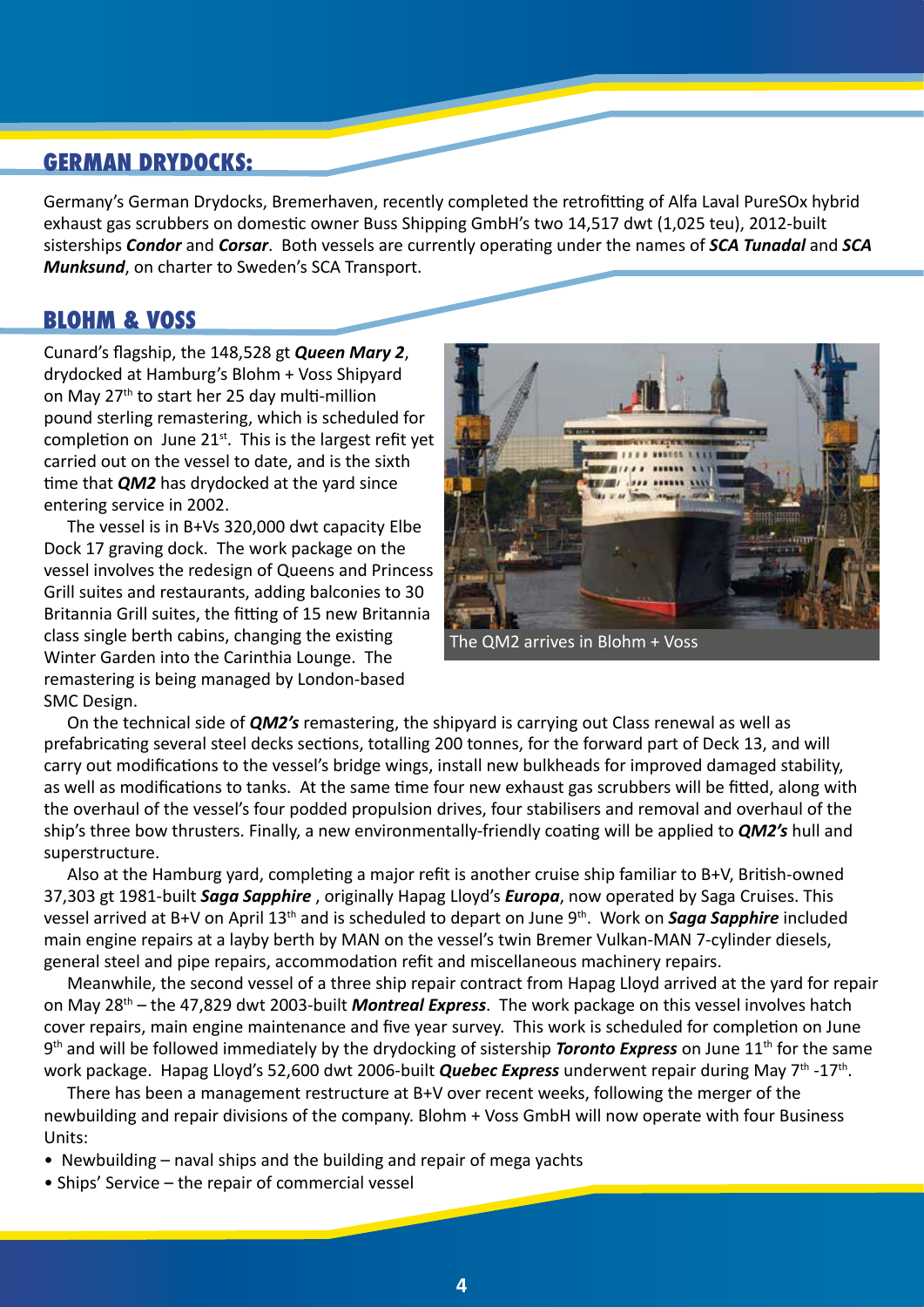- Production available for the Newbuilding and Ships' Services units
- Power Plants industrial work

Jan Kees Pilar has left his position of Commercial Director and has been replaced by Frederik Carstens as Vice President Ship Services, formaly part of the managment team at MAN Fredrikshvn. Jan-Petter Rehberg is Director of Projects in the Ships Service Business Unit. Arne Waalkes, already at Blohm + Voss, has been promoted to Sales Director.

#### **GIBDOCK:**

Gibraltar's Gibdock has demonstrated that its strong reputation for ro/ro and containership repair work continues to resonate around the globe, following the drydocking of two con/ro vessels operated by Canada's Oceanex, which provides intermodal transportation services to the Canadian Atlantic provinces of Labrador and Newfoundland.

Gibdock was selected by St John's, Newfoundland-based Oceanex to carry out wide-ranging work on the 26,786 gt, 2013-built, 1,300 teu *Oceanex Connaigra,* and the 21,849 gt, 1977-built, 1,125 teu capacity, *Oceanex Sanderling*. The 210 m long *Oceanex Connaigra -* the largest con/ro vessel flying the Canadian flag - arrived in Gibraltar on March  $6<sup>th</sup>$  this year, departing two weeks later on March 20th. The 193 m long *Oceanex* 



The *Oceanex Sanderling* in Gibdock

**Sanderling** was drydocked on April 2<sup>nd</sup> for a programme of work that lasted just over a month.

The scope of work on the *Oceanex Connaigra* included the removal of the CPP propeller blades, the hub and tailshaft, the installation of a new hub, and the fitting of new propeller control pipework. The existing blades had to be machined in Gibdock's workshops before refitting to the new hub. The yard was also tasked with carrying out modifications to the vessel's exhaust gas scrubber system by replacing two bypass valves, each of which was 645 mm in diameter. This involved cropping and modifying the exhaust trunk and modifying the fuel oil module by making adjustments to the pipework.

Gibdock carried out a very different package of work on *Oceanex Sanderling*, which is now nearly 40 years old. This required the removal of the con/ro ship's stern ramp, which is made up of three sections, the biggest of which weighs 93 tonnes. Paul Cano, senior ship repair manager, says, "This part of the work was an important milestone for Gibdock, involving the heaviest lift that the yard has carried out to date. Once the ramp sections were disassembled and lifted ashore, the yard carried out extensive steel repairs before refit.

Gibdock also removed *Oceanex* **Sanderling***'s* tailshaft for survey, removed and refurbished the rudder blade, reinforced the weather deck and fitted new container sockets to allow loading of 53 ft containers. The yard overhauled bow thrusters, repaired paintwork and carried out other works associated with a general fiveyear survey.

While the three-year old *Oceanex Connaigra* is a first time visitor to Gibdock, *Oceanex Sanderling* was previously docked, in 2011. Richard Beards, Managing Director of Gibdock, says, "The owner was quite clear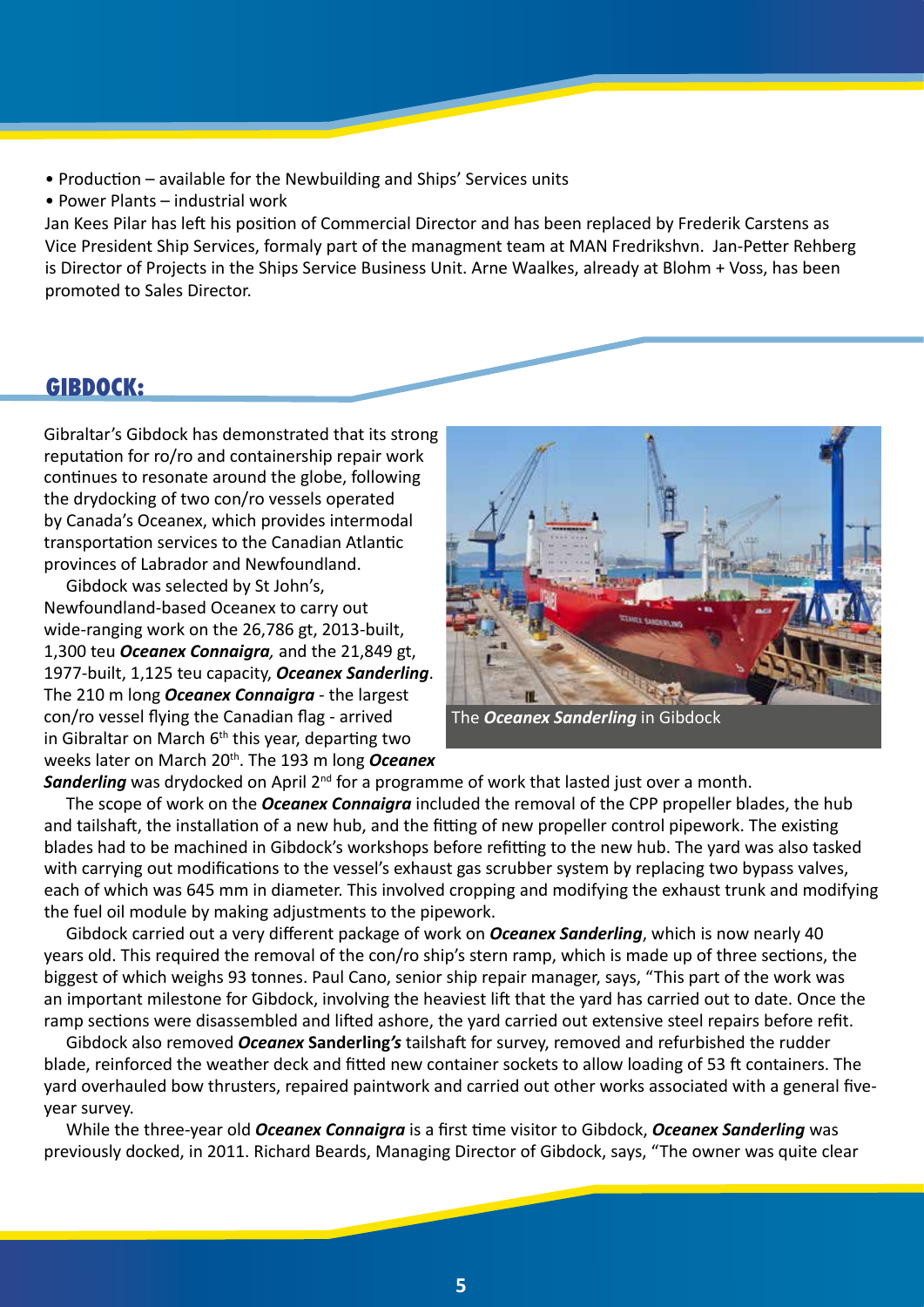that *Oceanex Connaigra* and *Oceanex Sanderling* were required back in service within a tight timeframe, with minimal disruption to Oceanex customers. We were delighted to be chosen for this project, and to complete two very different but equally challenging projects on time on two con/ro ships of different ages."

### **DETYENS SHIPYARDS:**

Bay Ferries Limited has announced that The CAT high-speed ferry *Alakai* was recently refloated following an extensive period of refit, upgrade, and repair which commenced in early April at Detyens Shipyard in Charleston, South Carolina.

Following refloating, final work, including completion of regulatory inspections and dock and sea trials, were undertaken before the vessel departed South Carolina for Yarmouth and Portland. The vessel, under charter by Bay Ferries Limited from the US Navy's Military Sealift Command, is intended to enter ferry service between Yarmouth, Nova Scotia to Portland, Maine, on June 15<sup>th</sup>. The **Alakai** in Detyens



#### **ASRY:**

Bahrain's ASRY has launched a new Landing Craft, *Safra 1*, which is being constructed for the Bahrain Coast Guard (BCG). This latest checkpoint confirms the fully Bahrain-based project, designed and constructed completely by ASRY, is still progressing on track having begun in September 2015 with steel fabrication.

"Our close co-operation with the Bahrain Coast Guard has enabled us to stay on track for this landmark project for the Bahrain maritime sector," confirmed ASRY New Construction & Engineering Senior Manager, Sauvir Sarkar, who is overseeing the project. "As we launch the vessel, we can celebrate the Kingdom's progress in being able to provide a state-of-the-art marine product that is made in Bahrain. Hopefully this will be a starting point



The landing craft launch at ASRY

for more homegrown construction projects." Sarkar confirmed that now the launch was complete, installation and commissioning of machinery will be taken up so that trials can be commenced and the craft delivered. The Landing craft marks ASRY's first new build contract since launching the New Construction &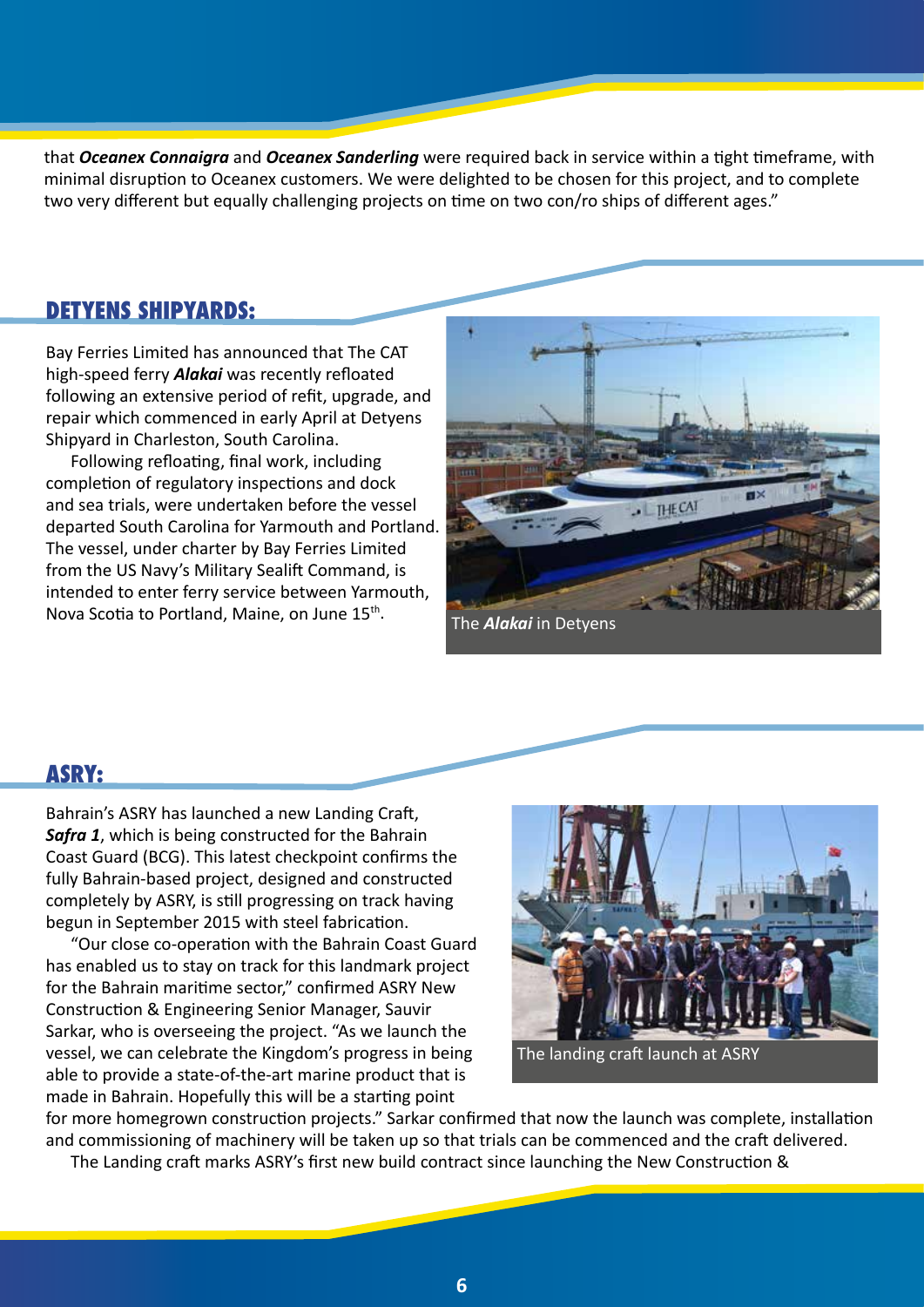Engineering division, which is tasked with growing the new construction programme at the yard. It will be approximately 34.5 m in overall length, with two 500 kW engines, having a top speed of 10 knots and cargo deck capacity of 40 tonnes. ASRY already has experience in the new construction sector having built offshore support vessels, ASD tugs and power barges.

## **EMISSIONS:**

### **CHELSEA TECHNOLOGIES**

Chelsea Technologies Group (CTG) has announced that its Sea Sentry Exhaust Gas Scrubber Water Monitoring System has achieved DNV GL Statement of Compliance for MEPC.259 (68). Vigilant testing by DNV GL ensured that Sea Sentry met the requirements for calibration range, drift, accuracy, precision and noise; as well as satisfactorily mitigating for the influence of turbidity, UV absorbance, temperature and salinity. The effectiveness of Sea Sentry's de-bubbler and the use of the test kit supplied to validate the optical sensors was also demonstrated to meet the requirements of DNV GL.

"We would like to give special thanks to our technical team for the hard work invested in developing such a refined system," said CTG's Maritime Sales Manager, Stephanie Lavelle. "We are extremely pleased to be successfully installing our systems on vessels around the world, so that ship owners can confidently monitor the efficacy of their scrubber systems and ensure they operate within regulations."

Sea Sentry is a turnkey solution which measures PAH, Turbidity, pH and temperature, as required by MEPC.259 (68). It has a de-bubbler and corrects for the effects of turbidity, UV absorbance and temperature. A touch screen display provides a flexible user interface and data is relayed to a main control system via an Ethernet connection. Sea Sentry is ideal for both new ship builds (as in the case of a recent installation on a bulk carrier) and retrofit installations.

Why is Sea Sentry the system of choice for wash water monitoring? To comply with IMO environmental regulations, global shipping is required to meet specific exhaust gas emission levels. One method of doing this is to clean emissions before release using an exhaust gas scrubber system. All varieties of wet scrubber systems use wash water which must be monitored at all times to avoid discharges that may exceed regulations and damage the environment. The CTG Sea Sentry confirms that the wash water is within acceptable limits and thus protects the environment from high levels of contamination in exhaust-gas scrubber wash water discharge. The CTG Sea Sentry is a proven wash water monitoring system which monitors both the sensor inlet and outlet of wet exhaust gas scrubber systems.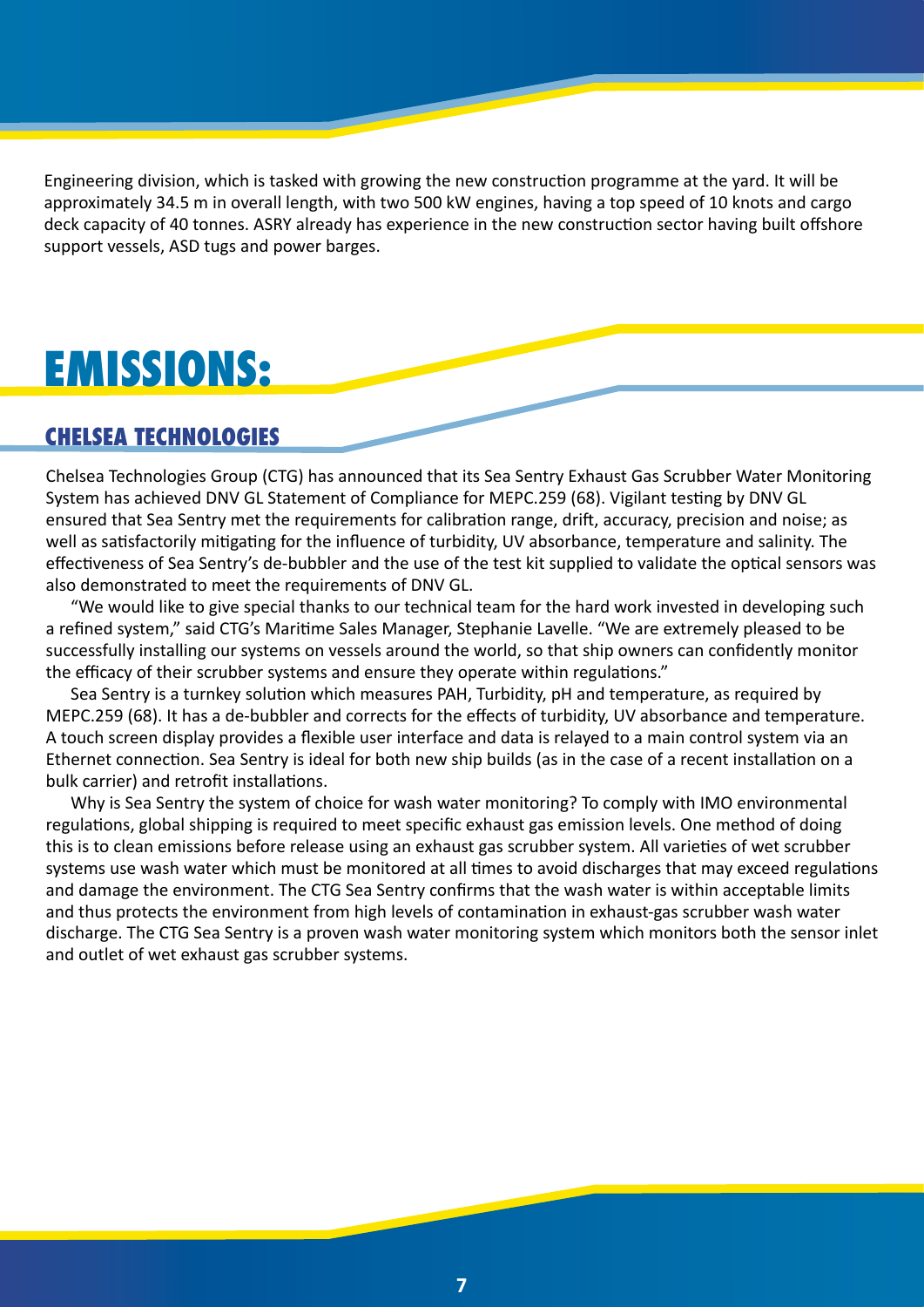## **UNDERWATER:**

### **HYDREX:**

In April a Hydrex diver/technician team carried out underwater stern tube seal repairs on a containership in Tauranga, New Zealand. The ship was suffering from an oil leak and was not allowed to sail. Because no drydock was available close by an on-site repair was necessary. Taking advantage of the Hydrex flexible mobdock technique the team was able to carry out the entire operation underwater.

A leaking seal is always an unpleasant experience for a ship owner. It will force him to go off-hire, costing him time and money. To avoid going to drydock and keep the loss of time to the absolute minimum, Hydrex has developed the technology that enables repairs or replacement of all types of shaft seals to be carried out afloat. The ship can keep its schedule as seal repairs can



Hydrex divers working on the containership's rudders

be performed during cargo operations. By creating a dry underwater working environment around the shaft, work on the seal assembly can be performed in dry conditions. This is done by using a flexible mobdocks which are designed specifically for this type of repairs. The mobdock fit all sizes of seal assembly.

The following case study gives an account of a recent underwater stern tube seal repair performed by Hydrex. Immediately after the operation was confirmed Hydrex's technical department arranged for a rapid mobilisation of a team of Hydrex diver/technicians to the container vessel's location in New Zealand, together with all the needed equipment.

The diving team first set up a monitoring station. The operation then started with a thorough underwater inspection of the stern tube seal assembly. The inspection revealed that the rope guard had gone missing and that the bolts were broken off.

The divers installed the flexible mobdock around the stern tube seal assembly creating a dry underwater environment so that they could work in drydock-like conditions. The split ring was then disconnected and brought to the surface to be cleaned. After cleaning the entire assembly, the team removed the damaged seals one by one and replaced them with new ones.

All parts of the stern tube seal assembly were then reinstalled and secured. Leakage tests were carried out with positive results, after which the divers removed the flexible mobdock.

Every Hydrex office has a fast response centre equipped with all the latest facilities, equipment and tools. These centres were designed specifically to increase speed of service. The lightweight flexible mobdocks packed in flight containers allow for a very fast mobilisation and a timely arrival of Hydrex teams on any location around the world. This combined with our network of local support bases provides us with everything we need to successfully complete any job, anytime, anywhere.

Damaged stern tube seals will cause an increasing amount of oil leaking or water ingress as the damage worsens. By replacing the seals when the damage is first discovered, Hydrex keeps the down time low.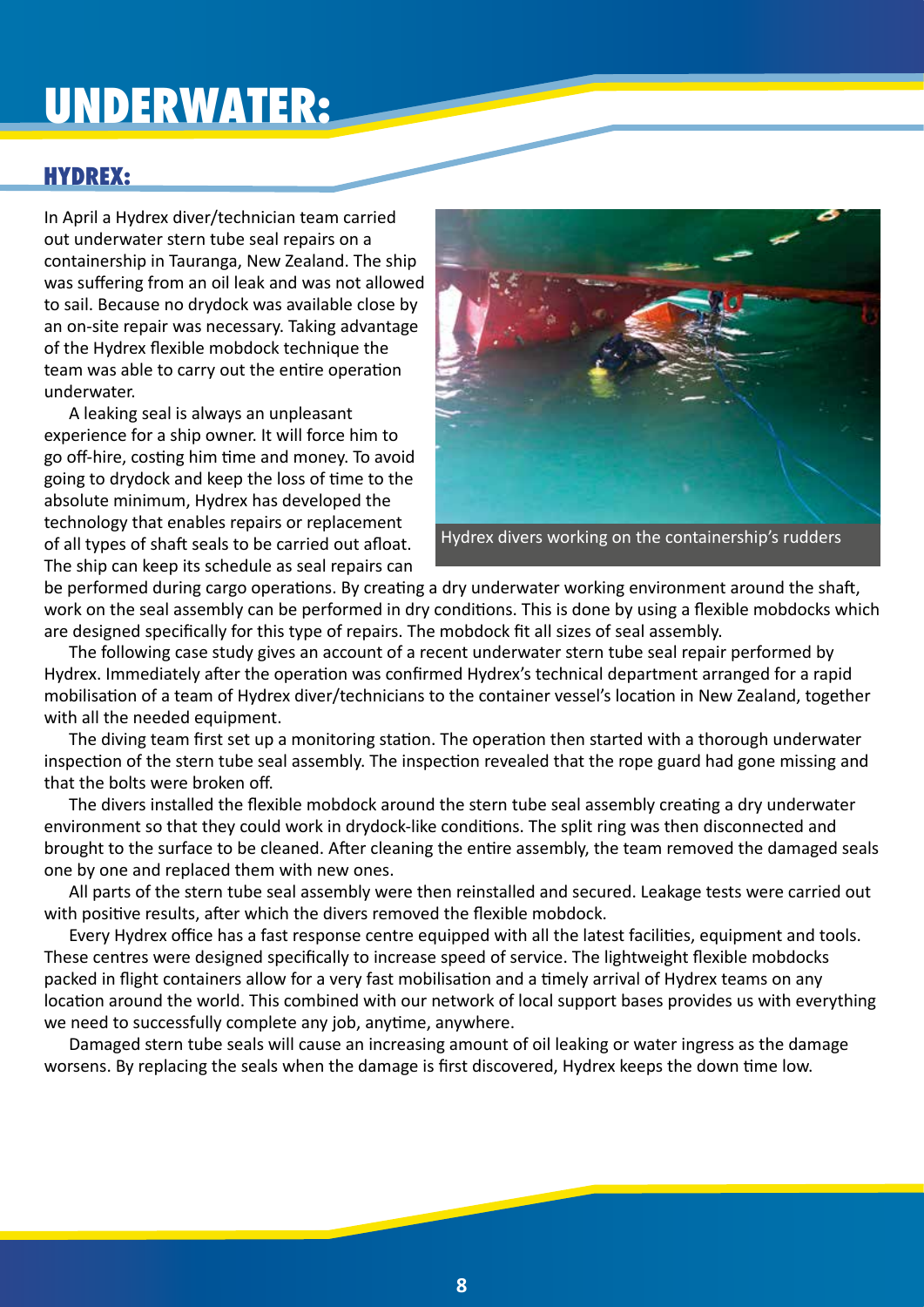## **MACHINERY:**

### **ABB:**

ABB will supply its on-board motion monitoring and forecasting system to Coscol's 48,293 dwt semi-submersible heavy lift vessel *Xiang Rui Kou*, meaning the entire fleet of Cosco Heavy Transport now benefits from the software. The system that will be installed is a mixed software and motion measurement set-up that on one hand provides clear advice on how to operate the vessel and her cargo through heavy weather, and on the other hand gives clear warnings on the bridge when certain motion thresholds are exceeded. "Ship operators are increasingly looking at ways to exploit the increased connectivity of ships and ABB has compelling Marine Software solutions to increase safety and efficiency," said Juha Koskela, Managing Director of ABB's Marine and Ports business unit.



ABB and Cosco Heavy Transport have a track record of successful co-operation with ABB's decision support system on-board six of its semi-submersible vessels for several years. Cosco's semi-submersible newbuild, *Xiang He Kou*, is also currently being outfitted with ABB's Motion monitoring & forecasting system. With the latest order for the *Xiang Rui Kou*, the whole fleet of seven semi-submersible heavy transport vessels will be making use of ABB's Marine Software.

Marc Beerendonk, Director of Engineering from Cosco Heavy Transport said, "Now we have connected all our vessels to this software we are able to fully utilise ABB's Fleet Portal, so all the motion related data collected from the whole fleet can be tracked and benchmarked. By doing so, we are able to increase the safety of the voyages and the comfort level of our client significantly."

The motion and forecasting system combines wave measurements, weather forecasts, and navigation with ship characteristics, loading conditions, and motion sensor measurements. This facilitates continuous monitoring as well as simulation and forecasting of the ship responses and performance. Warnings can be instigated for possible hazards and their consequences. *Xiang Rui Kou* has a cargo deck of 177 m by 43 m.

#### **BAKKER REPAIR:**

NIOZ Royal Netherlands Institute for Sea Research is the national oceanographic institution for the Netherlands. Its mission is to conduct fundamental and frontier applied scientific research on important processes in delta areas, coastal seas and open oceans. NIOZ has four research vessels for seagoing research. Recently, Bakker Repair + Services inspected the main generator and four auxiliary generators on-board NIOZ's 1,615 gt flagship *Pelagia*. These inspections showed that all generators needed immediate repairing.

NIOZ needed all generators operational again as soon as possible to meet their sailing schedule. Two rotors and multiple exciters were disassembled and transported to the workshop of Holland's Bakker Repair + Services, Sliedrecht. All repairs, including rewinding, bearing renewal, and rebushing, were successfully performed in record time.

After finishing the repairs, all rotors and exciters were transported back and installed on board the vessel.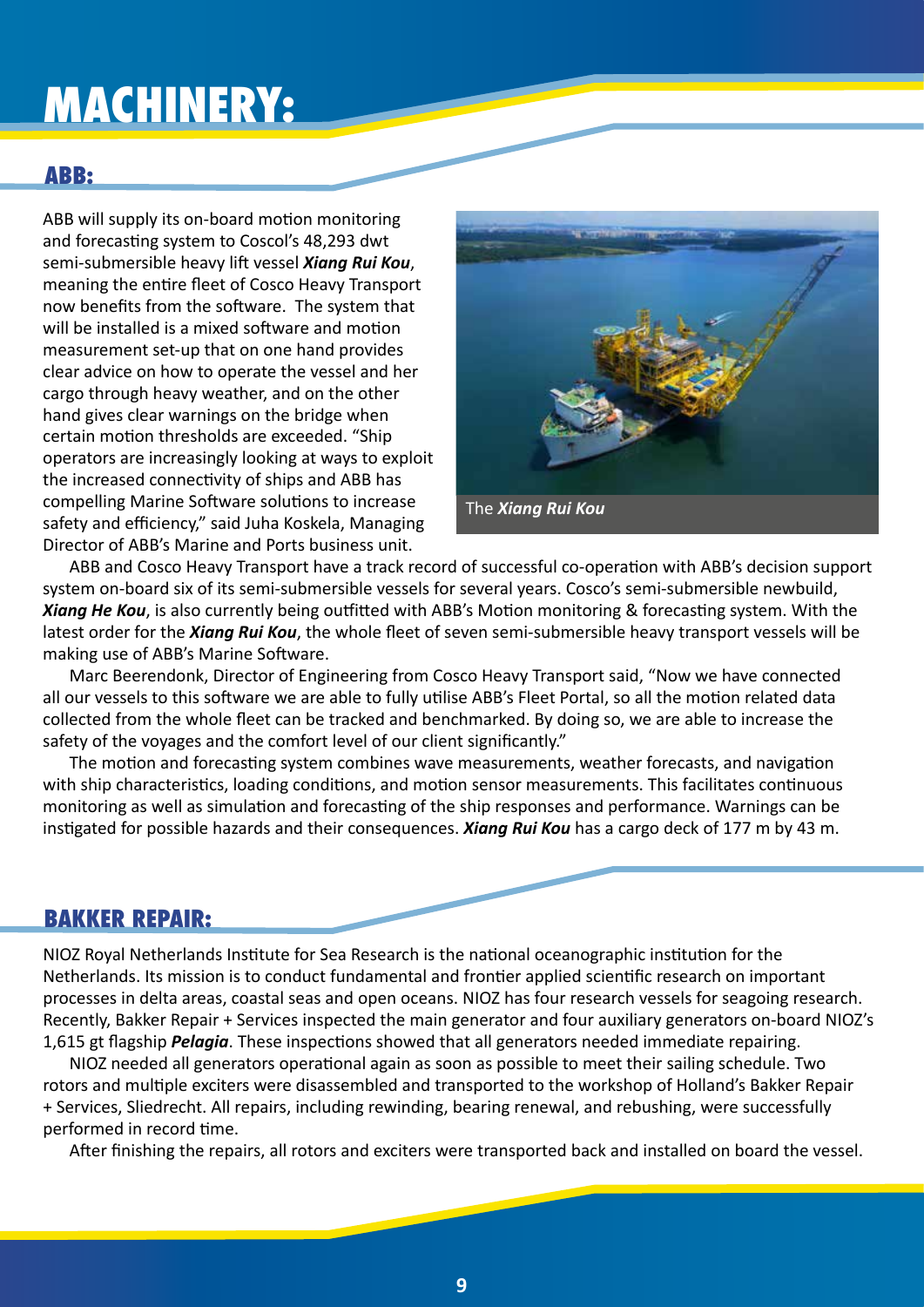After being commissioned successfully, the *Pelagia* was able to sail out according to schedule.

High voltage electric motors and generators oftentimes have a crucial role in the operations of businesses in the industrial and maritime sectors. Shutting them down for periodic inspections results in production losses, but not inspecting them at all can result in unexpected breakdowns and extra high costs.

Bakker Repair + Services offers the solution by inspecting high voltage machines during operation in just 30 mins. By checking the winding's partial discharge during operation, we can quickly determine the condition of the insulation of an electric motor or generator without any production loss. Mobile equipment is used to measure electric



machines that are located in places that are hard to reach. It is not necessary to disassemble electrical machines to perform this measurement. By performing this measurement periodically, Bakker Repair + Services is able to discover trends in an electrical machine.

All measurements are conducted during normal operational conditions, providing reliable results. Bakker Repair + Services will give trustworthy advice, by comparing the measurement results with a database which contains 20 years of machine data. Having a clear picture about the condition of their electrical machines allows business to take the necessary actions timely, saving on high costs due to unexpected breakdowns. Highlights online partial discharge measurement:

- Quick measurement just 30 mins/ machine
- No production loss
- Minimise risks of unexpected breakdowns
- Mobile equipment
- Benchmark with similar machines
- Reliable measurements and advice

## **WÄRTSILÄ:**

The Wärtsilä Genius service offering now supports customers' business even better than before. The newly launched Wärtsilä Offline vibration analysis service monitors the health of propulsion and other rotating equipment. In addition, Wärtsilä Engine efficiency monitoring service is now available for dual-fuel engines. Wärtsilä Condition based maintenance service has been updated to allow daily follow-up of equipment condition, enabling Wärtsilä to take a more proactive role in supporting the customers' business.

During November 2015, Wärtsilä launched Wärtsilä Genius services, a new area of expertise designed to help customers optimise their operations and seize the opportunities offered by digitalisation. The service concept is based on comprehensive optimisation of customers' business and entire installation instead of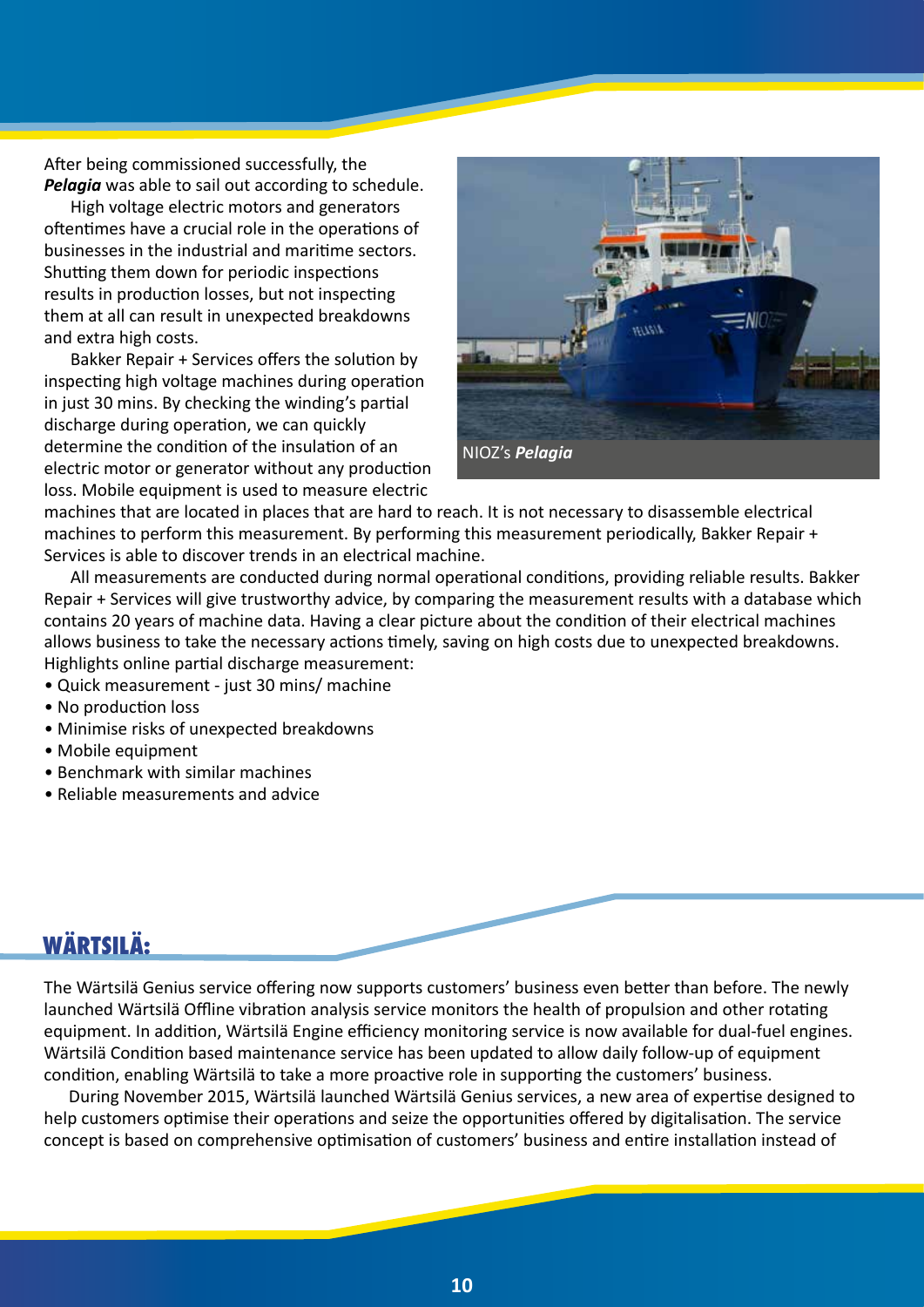focusing on maintenance and servicing alone. Wärtsilä has signed several maintenance agreements that benefit from Wärtsilä Genius services, using real-time data and analytics.

"The main concerns for all our customers are uptime and cost-efficiency, both of which have a direct impact on profitability. We are developing Wärtsilä Genius services with these concerns in mind - we want to ensure that our customers can get the most out of their assets, while operating in a safe and environmentally friendly way," says Mikko Tepponen, Director Digitalisation, Wärtsilä.

Wärtsilä Offline vibration analysis service is a new service for propulsion and other rotating equipment. This expert service analyses measurement data from the equipment to determine their condition and possible maintenance needs. With it, component defects, alignment issues and balance problems can



Wärtsilä Genius services now include new services and updates that help customers optimise their operations and embrace digitalisation

be detected and remedied before they have a chance to cause significant damage.

"With Wärtsilä Offline vibration analysis, our customers can avoid costly downtime and enhance the reliability of their equipment. By observing and analysing the health of propulsion equipment we can help them extend the lifecycle of their assets and thereby improve their profitability," Tepponen says.

The Wärtsilä Engine efficiency monitoring service is now available for dual-fuel engines. With this service, customers can optimise their fuel consumption by adjusting their operations according to real-time data. The service includes expert advice on overhaul and operational pattern. By extending the service to DF engines, Wärtsilä is strengthening its strategic focus on gas-fuelled engine technology. The Engine efficiency monitoring service also serves as a solid foundation for developing efficiency monitoring to include a wide range of operations of a gas or DF engine operated ship or power plant.

Wärtsilä has also updated the Wärtsilä Condition based maintenance service - the new CBM allows daily follow-up of key operational data in addition to the monthly reporting. CBM improves the availability, reliability and performance of the customer's installation. This service provides essential data and insight about the state of the equipment and includes expert recommendations concerning the optimisation of maintenance intervals. With the new improvement, Wärtsilä will be able to take a more proactive role towards customers if and when needed.

## **LUBES:**

### **NANOL TECHNOLOGIES:**

Nanol Technologies, the producer of a patented high-performance lube oil additive, has announced that a 2% reduction in fuel consumption has been proven on-board Transfennica's 7,200 dwt *Seagard***,** an operational ro/ ro cargo vessel, with use of its technology in the main engine.

Statistical analysis and verification by NAPA, the leading maritime data analysis, software and services provider, demonstrated that use of the additive in the ship main engine delivered savings during the testing period. The test was overseen by Lloyd's Register.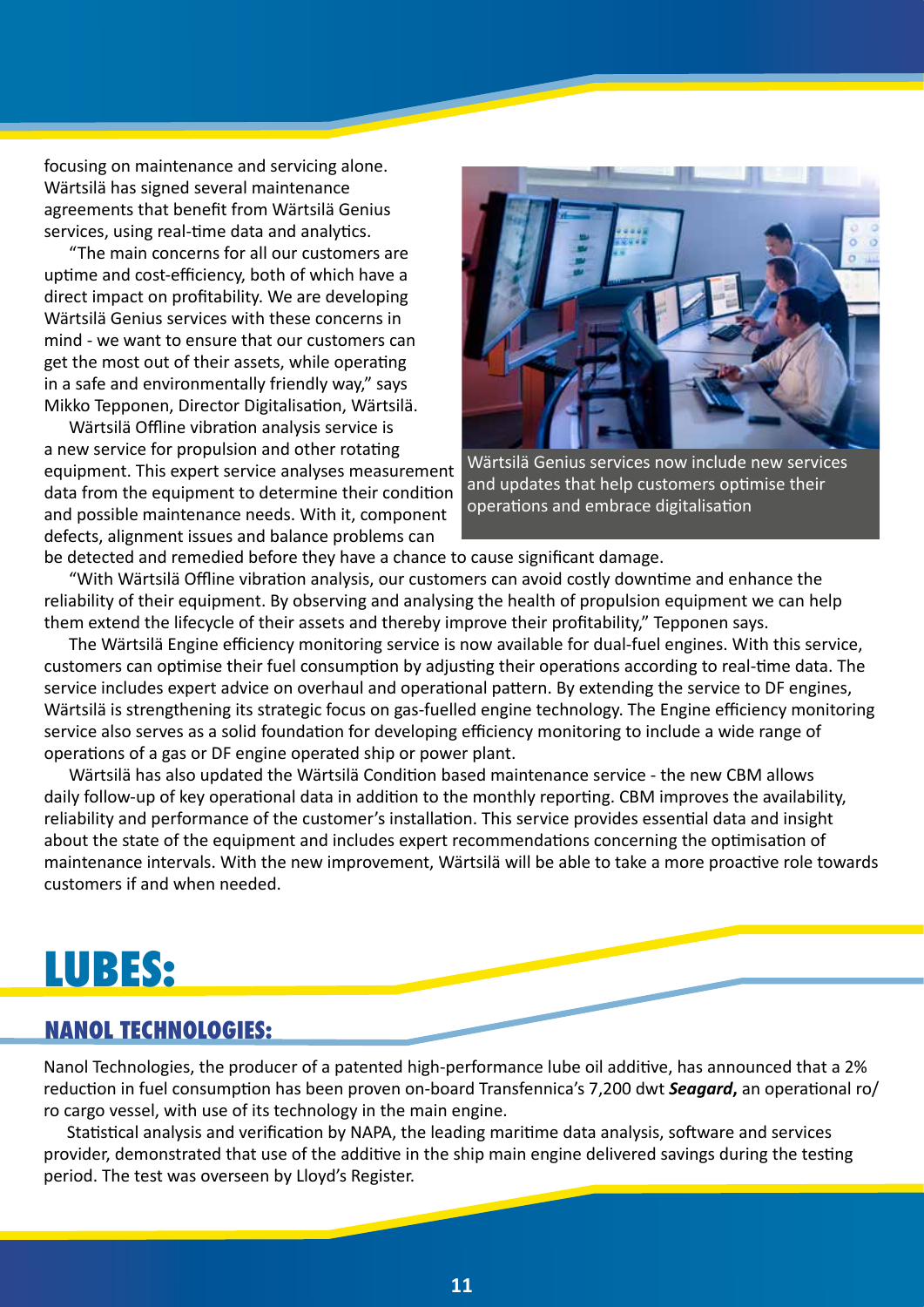In a project commissioned by the charterer and operator of the ship, European shipping company Transfennica and owner-operator Bore, ClassNK-NAPA GREEN vessel performance monitoring collected data over a four-month period during which the vessel operated along the same route and with the same engine settings. Two-months of data collected during the control period was compared to a two-month period with the recommended levels of Nanol's lubricant additive present in the system. Advanced algorithms were used to take into account fuel calorific value, operating conditions and typical engine load range. This analysis showed a



statistically significant reduction in fuel consumption between the two periods, averaging a 2.01% reduction in fuel use when Nanol was present in active quantities.

The verification of the results of Nanol's technology has lead Transfennica to continue further testing of its use on the *Seagard* and consider expanding it to other vessels in its fleet. The ground breaking results have also helped Nanol secure the opportunity to meet with 100 venture capitalists to support its future growth and development. Nanol was selected from over 1,200 applicants as one of only 50 businesses to be invited to Start-Up Fest's Investor Tour in Amsterdam.

Johan von Knorring, Founder and CEO, Nanol Technologies commented, "Based on previous test results by more than ten shipping companies and more than 13,000 hours of operational use, Nanol has long been convinced that our patented lubricant additive delivers immediate economic benefits in terms of fuelefficiency as well as the long-term gain of prolonging key engine component lifetimes. With the support of Transfennica, Bore and NAPA we now have independently verified proof that this is the case for first time. While Nanol brings significant savings to our customers, we are very proud that we can help to save the environment by reducing emissions."

Rogier Heijnsbroek, Operations Manager, Transfennica Ltd. commented, "Transfennica is committed to meeting high environmental standards, reducing emissions and improving the energy efficiency of our fleet. With this in mind we always give consideration to operational tools and technologies that can help us meet these goals. However, we require investment certainty to enable us to make these decisions. Analysis gives us the tools for this decision making, and it is our intention to continue testing Nanol's technology based on verifiable facts.

Jouni Salo, Product Manager, Shipping Solutions, NAPA commented, "In the face of challenging business conditions and environmental pressures, NAPA is increasingly called upon to support owners, operators and charterers in making effective decisions about energy efficiency technologies; and by technology companies themselves seeking verified data to help make an impact on the market. Nanol's case is an excellent example of how powerful this proof can be, not only for sales but also for wider business development. They have a developed a high-value solution that has demonstrated its effectiveness and we wish them well for the future."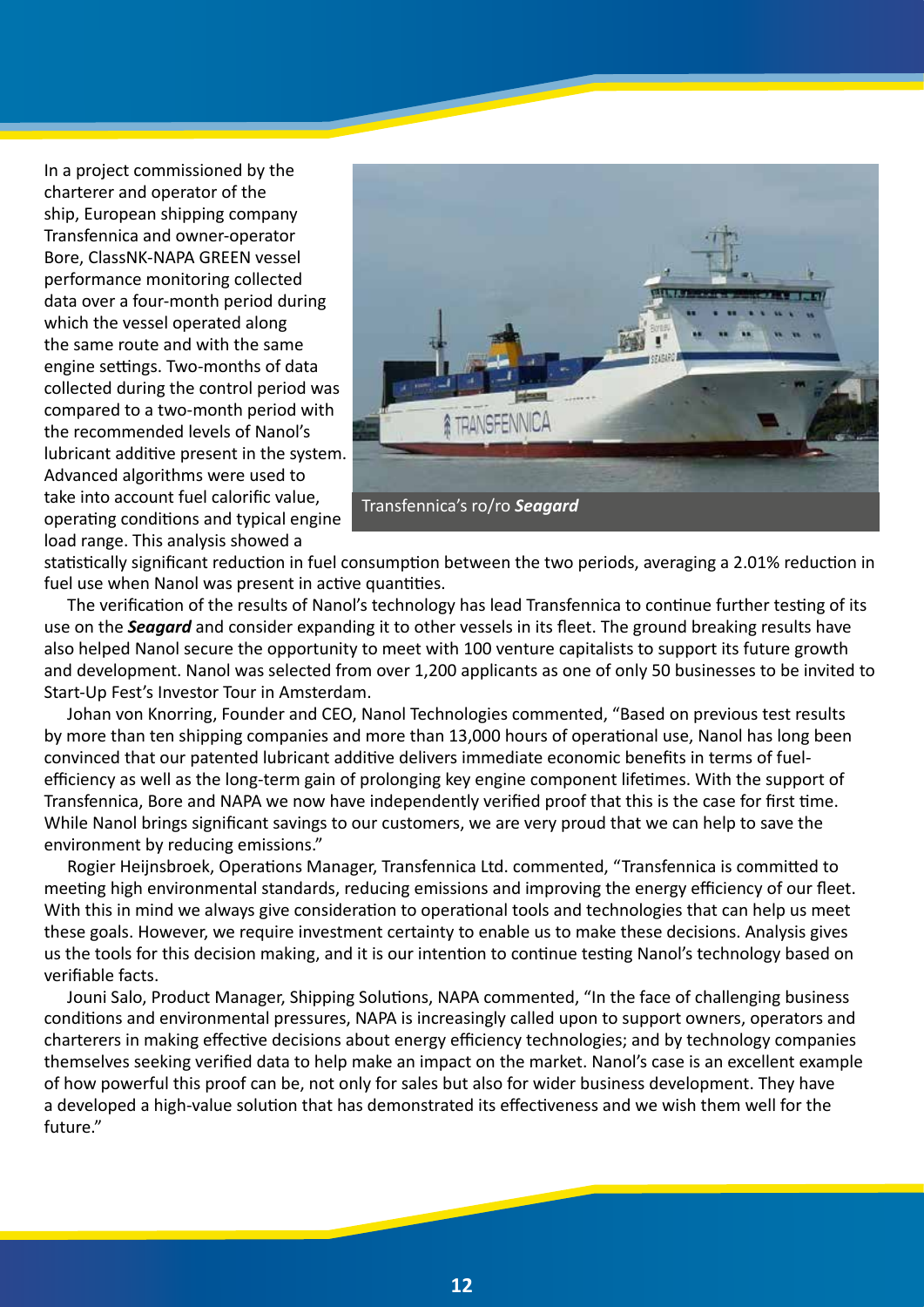## **CORROSION:**

### **ECOSPEED:**

Belgium's Subsea Industries has recently announced a new product for filling and building up a corroded and pitted steel surface to its original form prior to recoating with Ecoshield. Ecofix is as tough as the steel itself, machinable, and can be used to repair most pitting or corrosion damage on rudders, stabiliser fins, thrusters and other underwater gear.

Ecofix is used in combination with Ecoshield, the ultimate rudder protection coating. When a rudder or other piece of underwater ship gear has not been properly protected, the surface will become corroded. Cavitation damage can cause severe pitting. The steel needs to be restored to its original shape with a smooth surface prior to recoating. This is where Ecofix



comes in. It is a superior, tested and proven filler. Because it uses the same basic resin as Ecoshield, the coating can be applied just one hour after the filler. The bonding and hardness are extraordinary. This is the effective alternative to metal facing or very expensive alternative fillers. And because it is part of the Ecospeed/ Ecoshield family, it is fully compatible with the coating.

Ecoshield gives permanent protection against cavitation damage for rudders. The glassflake reinforced coating protects the rudder for the service life of the ship without need for recoating or major repair and comes with a ten-year guarantee. It is the only coating known to fully protect a rudder from all cavitation damage for the remainder of a vessel's service life. Now with the launch of Ecofix, the repair work needed on the underlying steel can be done effectively and economically prior to the Ecoshield application.

Ecoshield and Ecofix are also suitable for stabiliser fins, thrusters, nozzles and other underwater ship gear which needs special protection from corrosion. Now these items can also be repaired prior to recoating where other, less effective coatings have permitted corrosion and cavitation damage to occur.

With the launch of the new product, Subsea Industries offers a full package - Ecofix restores the surface of the rudder or other underwater gear and Ecoshield will protect the area from ever suffering corrosion and cavitation damage again.

### **EXICO:**

A full range of protective coatings is available to extend the working life of motors by preventing corrosion even in the most demanding environments. As Jerry Hodek of Exico explains, motors can be supplied right up to C5-M, the highest category, which is typically required for maritime and coastal applications.

In the past it was common to accept the corrosion of motors and to constantly repaint them just to hide the rust – and in truth this practice is still used today in some areas. The problem with this approach is that once corrosion has started it tends to continue unless properly dealt with, leading to the early failure of the motors, possibly shortening their expected working life by a considerable margin.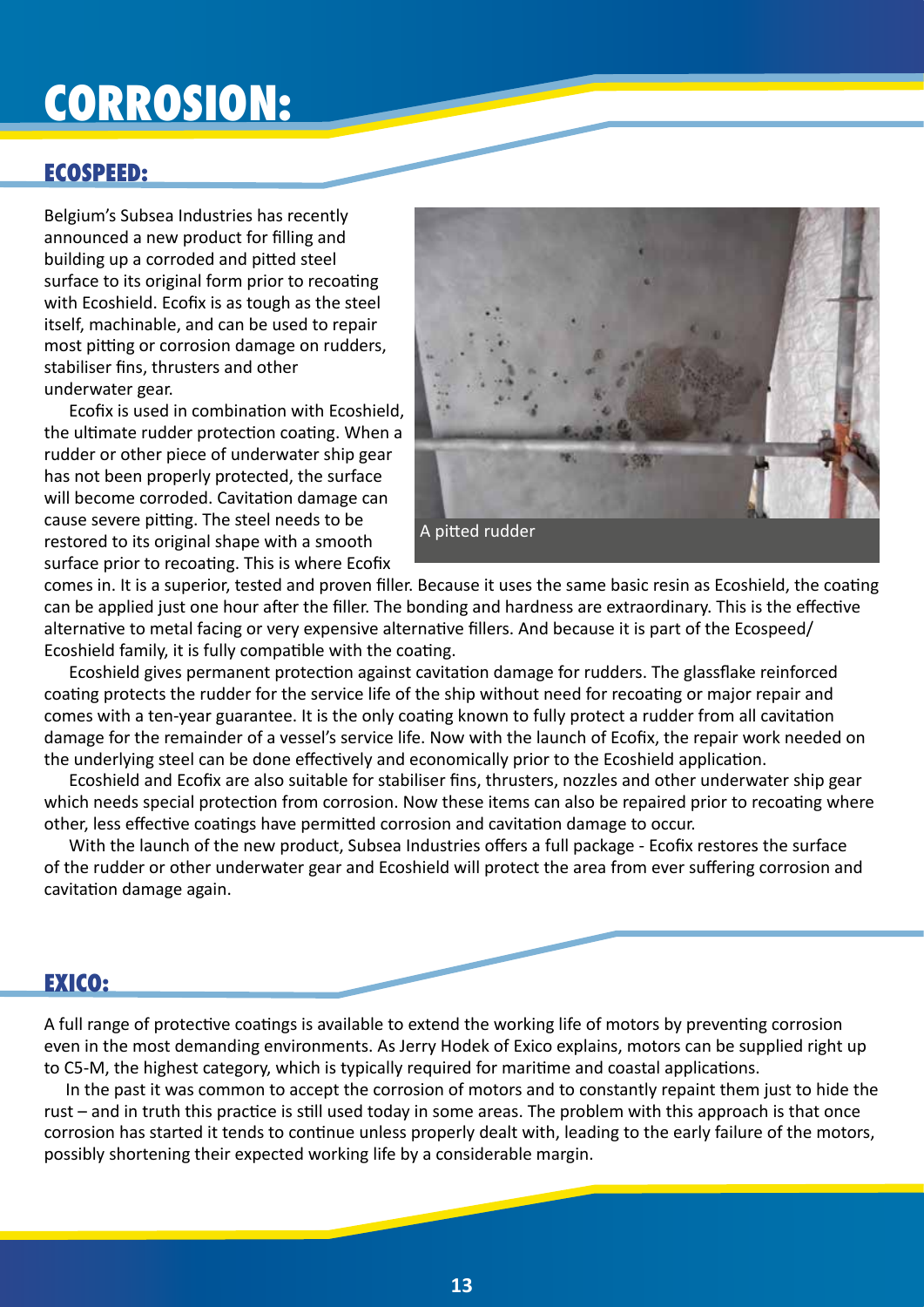Exico takes the view that prevention of corrosion in the first place is far better than cure after it has begun. This has led it to offering a range of protective coatings, along with advice on selection. Corrosion classifications according to EN ISO 12944-2 start with C1, which is typically in heated indoor applications such as offices and schools where the atmosphere is clean and dry so there is a very low corrosion risk.

It rises to C5 where permanent condensation and high levels of pollution make the corrosion risk very high. In fact C5 is split into C5-I for industrial and C5-M for marine because the two environments can be significantly different, particularly with respect to ambient salinity.

Class C4 also represents very demanding environments. Typically these will be in



 EXICO016 – A special coating protects Exico motors from corrosion

industries such as chemical manufacture and sewage processing, but can also include swimming pools, boat yards and inshore waterways. It is the highest class in which aluminium motors can be used, as they cannot be hot dip galvanised. Medium risk C3 classification covers urban applications and industrial uses where the presence of moisture and damaging pollutants is fairly low. C2 is a low risk category, which may be under cover or inside unheated buildings (unlikely to be outdoors), where contaminants are low but there is a risk of condensation due to temperature fluctuations.

To meet demanding environmental requirements, Exico's motors and parts (frames, end shields and terminal boxes) are specially treated. Cast iron parts are shot blasted to cleanliness level Sa 2.5 in accordance with EN ISO 8501-1, while steel parts are thoroughly cleaned and degreased by hand. All parts are then hot dip zinc galvanised before being primed with a special resin for maximum protection against corrosive atmospheres.

Only once all parts are clean and treated does Exico assemble its motors, and once assembled they are cleaned again to remove all traces of grease, oil and other possible contaminants. After this, two coats of a two-part epoxy coating are applied to all external surfaces. All of this creates superb protection against corrosion, yet does not compromise the motors' ability to dissipate heat.

Exico recommends special coatings for all motors operating out of doors, indoors but exposed to direct sunlight, motors open to the weather (even if under cover) and in atmospheres where there may be acids or alkalis or aggressive compounds such as sulphur dioxide present.

It also notes that tropical installations may be subject to considerable humidity which can induce corrosion, so recommends protective coatings. Along the same lines non-tropical but humid environments such as swimming pools, spas, shower rooms, proving ovens, and industrial processes using steam or hot water require special consideration.

By using the guidance provided by EN ISO 12944-2 the environment operating conditions for a motor can be assessed and lead to an informed decision on the level of corrosion protection required. Finally a good rule of thumb will be that if you are uncertain, be cautious and move up to a higher C-classification rather than down to a lower one – any extra expense is likely to be repaid handsomely through greater longevity and reliability.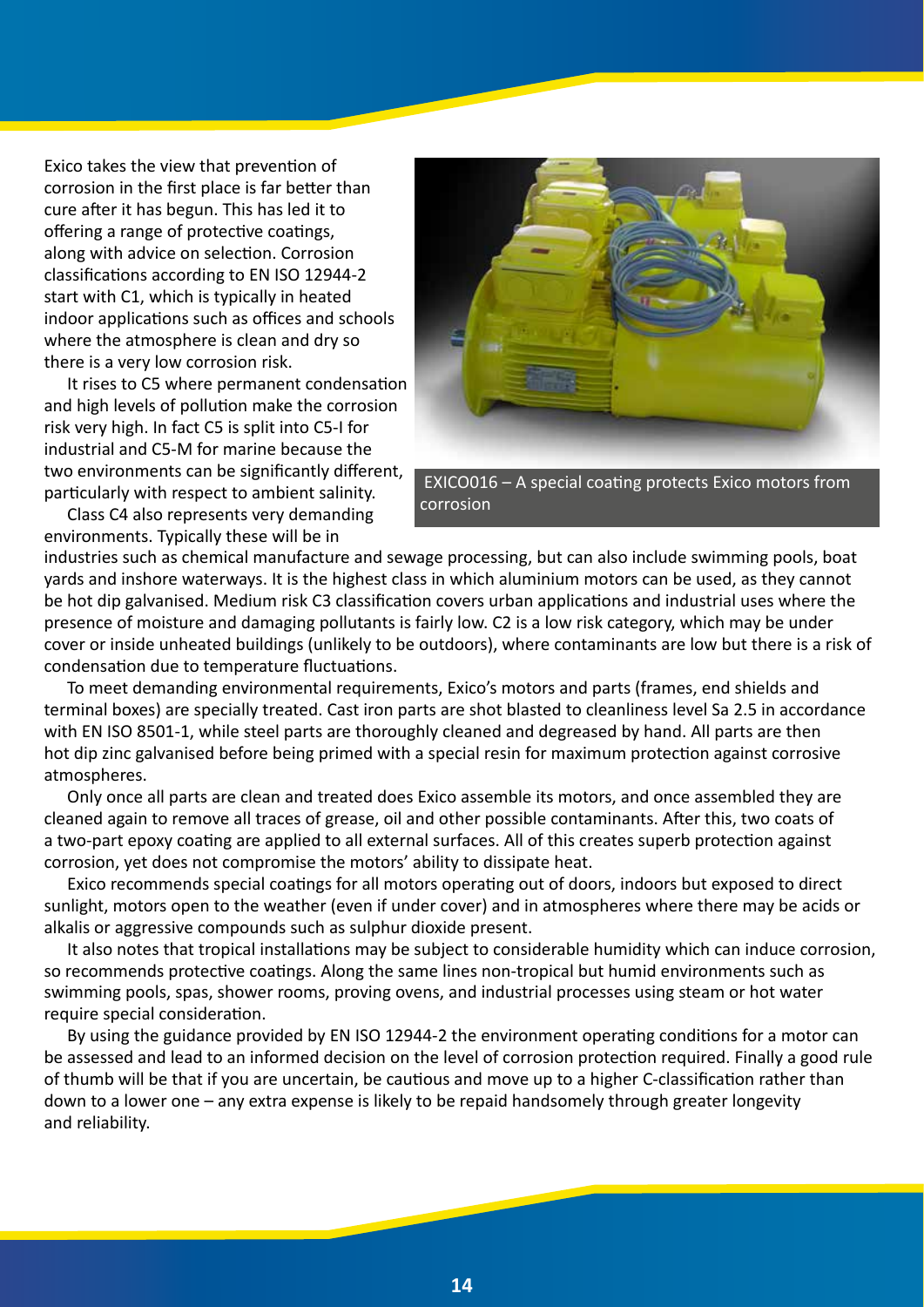## **FUEL TREATMENT:**

#### **WILHELMSEN:**

Norway's Wilhelmsen Ships Service is advising vessel operators to wage war on soot. According to WSS, soot accumulation in a ship's exhaust gas boiler (EGB) is a serious issue, leading to reduced EGB efficiency, significant cleaning costs, corrosion, and the risk of soot fires. However, a simple post-combustion fuel treatment can solve all these problems, at negligible cost.

Refined heavy marine fuels are full of contaminants, such as Vanadium, Sodium, Aluminium, Silica, and Potassium, which leave deposits when burnt. These particles, soot, pass through vessel exhaust valves and turbo chargers, continuing with the flue gases until they reach the EGB. Here they stick to the boiler's heat transfer surfaces and impair its efficiency, as Jonas Östlund, WSS Product Marketing Manager, Marine Products, Oil, explains, "Just like any heat exchanger, an obstructive deposit will reduce the transfer of heat and therefore reduce the efficiency of the equipment," he notes.

**"**Soot deposits are particularly effective at reducing heat transfer as they insulate extremely well. A 1mm layer of soot can reduce EGB efficiency by 10%. Left to build up to a 3 mm layer, EGB efficiency can be reduced by up to 50%. "Obviously this calls for cleaning, with typical EGBs requiring around five hours of cleaning during port calls, usually every two to three months. This means labour, equipment, and the disposal of wash water that contains acidic soot – the latter being something currently up for regulatory discussion, with an expectation that it will have to be disposed of onshore, at extra cost. "So, the cleaning task is more than a minor hassle – it's a major inefficiency, cost and labour burden for the engine room."

Cleaning and EGB inefficiency are the most obvious problems, but it doesn't stop there. Östlund states that un-burnt fuel and lubricants can also be deposited in the EGB. These lower the ignition temperature of soot, and increase the risk of soot fires. "These can permanently damage the ECB and, although uncommon, pose a very real threat," he says. "In addition, cold corrosion is also a factor. Sulphur in the fuel reacts with oxygen during combustion to form sulphur dioxide and sulphur trioxide. When the temperature drops below 135°C, which occurs in EGBs operating at low velocities, the sulphur trioxide reacts with the moisture in the air and forms sulphuric acid. This is very corrosive to tube surfaces, and affects metal in a similar way to rust."

The problems are myriad, but the solution is simple, according to Östlund. He stresses that postcombustion fuel treatments – such as WSS' Unitor's FuelPower Soot Remover Liquid Plus – provide easy relief, adding "fuel treatment shouldn't just end in the fuel tanks."

In the case of WSS' proprietary Unitor offer, it is automatically dosed four times a day, dispensed as a fine mist that condensates onto the soot and continues to oxidise it. The result being that almost no soot is deposited in the EGB. The solution is active from 180°C, making it suitable for the low exhaust gas temperatures associated with slow steaming. Unitor's FuelPower Soot Remover Liquid Plus has been thoroughly tested over the course of the last year on-board Wilh.Wilhelmsen's 76,500 gt ro/ro vessel *Tønsberg*. Prior to its daily dosing, the vessel's EGB required regular cleaning every two months.

However, after ten months of regular treatment, every six hours, the vessel, which has a busy trading pattern between Europe, the US and Japan, has yet to require EGB cleaning – saving time, money and a lot of work. Stein Gravdal, Chief Engineer on-board the *Tønsberg*, refers to the product as a "magic potion that works wonders", adding that the EGB still looks almost completely clean after the extensive test period. "And the best thing about this," Östlund concludes, "is the cost. The outlay is negligible when measured against the very real efficiency gains the treatment delivers. It amounts to less than 0.5% of daily fuel cost. "The ROI on this is, to say the least, compelling."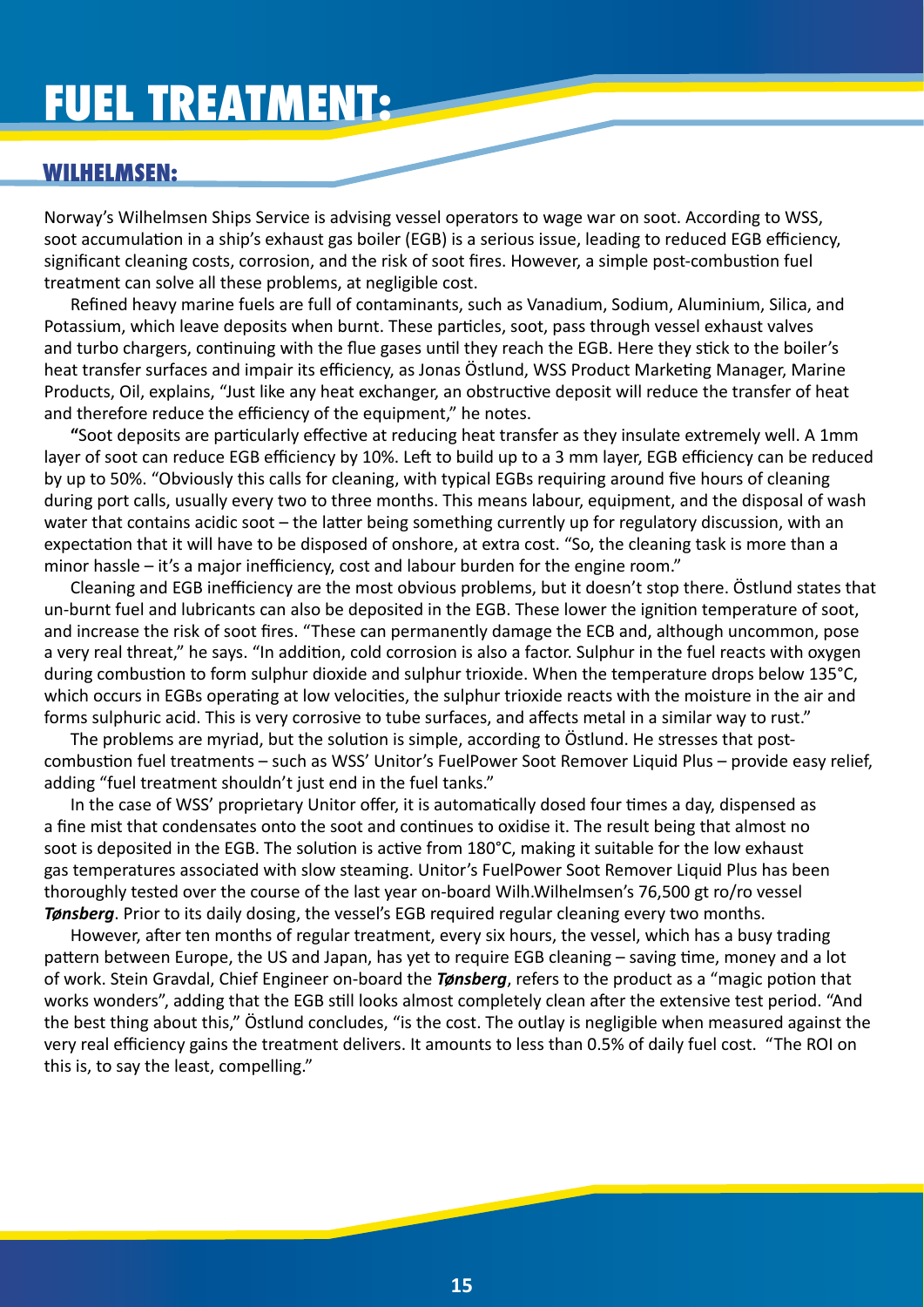## **HYDRAULICS:**

### **V&A HYDRAULICS:**

UK firm V&A Hydraulics is relaunching its product supply and bespoke assemblies division to drive worldwide trade. The Birkenhead based family firm is one of the UK's leading hydraulics businesses with more than 30 years' experience delivering solutions for the maritime, subsea, manufacturing and engineering, papermill, aerospace, automotive sectors.

V&A hydraulics managing director Vic Seddon said the firm has built a strong reputation for hydraulics inspection, manufacturing, installation, maintenance and troubleshooting services. However, he believes few competitors can match the knowledge and expertise within the firm's product supply division which delivers a complete range of hydraulic fittings, tubings, clippings, flexible hoses as well as component valves, motors and pumps.

Mr Seddon said V&A's mature supply chain and extensive partner network built around the Liverpool City Region along with global transport links make it ideally suited to national and international trade. "Our product supply division currently accounts for around 10% of total turnover but we believe our relaunched offering could contribute closer to 50% of total sales," said Mr Seddon.

"We have restocked our storage containers with popular products in anticipation. We have recently received orders from India, China, South Korea and Iran and are now looking to drive greater awareness of the service we can provide worldwide.

"Through a combination of unique factors V&A Hydraulics is able to identify, source and supply any form of hydraulics equipment with great accuracy, speed and efficiency," said Mr Seddon. "As well as straight forward product supply we also have the expertise to manufacture bespoke hydraulic assemblies made to each customers' own requirements.

"V&A is among the most skilled and knowledgeable hydraulics companies in Britain and we are keen to use this core strength to drive our newly launched product supply division. We have a team of 12 engineers who all have more than 25 years' experience in the trade.

"Historic industry knowledge is crucially important when it comes to product supply. For instance, the maritime ship repair sector relies heavily on sound, trustworthy, reliable and competent subcontractors. We frequently come across equipment which people cannot identify due to the fact a great deal of older hydraulics equipment is no longer in production.

"Part identification can be a complex, convoluted web, and this historical knowledge cannot be bought or found on the internet. With the average age of the global vessel fleet between 15 and 30 years old, there is a high demand for engineers who have knowledge of parts dating back to this time. "Our longevity in the marketplace has also helped us to develop a strong supply chain and partner network which enables us to deliver a consistent and reliable service. We further benefit from first class transport and logistics services with a variety of land, air and sea freight feeder services."

Although around 80% of V&A's work is in the maritime sector, the firm is also diversifying by targeting other sectors too – including industrial, manufacturing and engineering, papermills, aerospace and automotive.

It largely carries out installation, servicing and repair, and also delivers design, pressure testing and system flushing. V&A recently delivered a complex flushing service for a manufacturing system to Victrex – one of Britain's biggest polymer manufacturers.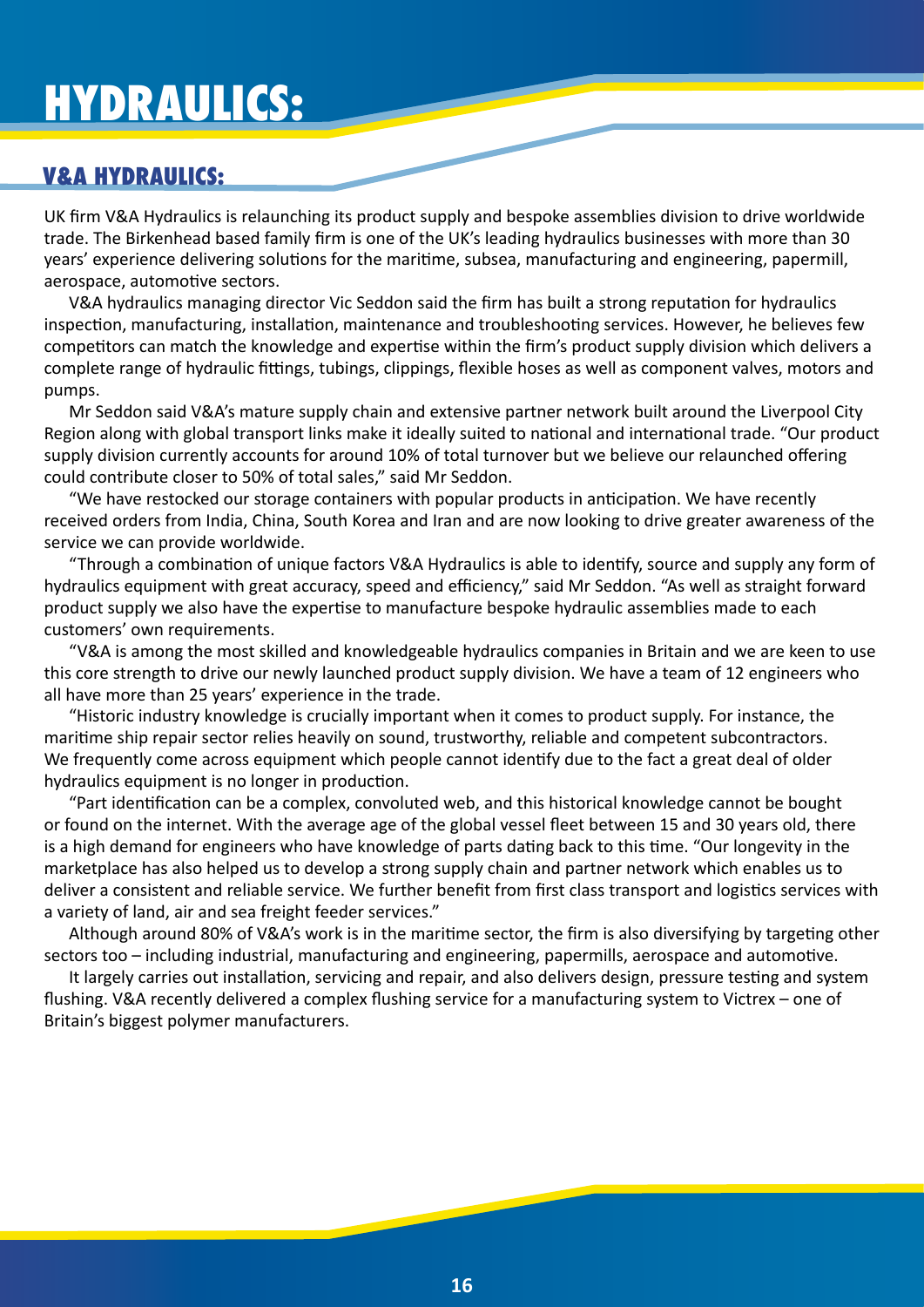## **SHIP MANAGEMENT:**

#### **BASSNET:**

In a comprehensive tender process involving the foremost fleet management software companies, Holland's Anthony Veder recently came to the same conclusion as other shipping industry leaders, such as Stolt Tankers, NYK, K Line, Wallenius, Wilhelmsen and CMA CGM, by choosing the integrated BASSnet software suite for its 29 vessels and offices.

"The selection of the BASSnet software is an important strategic element for Anthony Veder, being an integrated shipping company with a wide range of high-quality gas tankers", says Alcuin de Weert, Fleet Director at Anthony Veder. He further explains, "Safe, reliable and flexible services are the core focus areas for Anthony Veder in developing long-term relationships with clients. Quality will always prevail over quantity, yet we aim to achieve responsible growth and further improve our market position. For this, we need a comprehensive software suite which is robust and flexible for our company to continuously adapt to changing internal and external circumstances."

Following a thorough assessment process, Anthony Veder demonstrated its endorsement by signing up for the full BASSnet package. With BASSnet encompassing all key aspects of fleet management in one complete solution for the maritime and offshore industries, Anthony Veder will have an intuitive suite in place to streamline its operations across its fleet of 29 vessels. As of current, the company is in the midst of implementing the Maintenance and Procurement modules of the BASSnet suite where Risk Management, Safety Management, Document Management and other modules will then follow.

"We are proud to get Anthony Veder as our customer. They are highly quality-conscious, demanding and have done a very thorough evaluation of different maritime software products and vendors' capabilities. To win their confidence is a great recognition for us", says Haakon Dalan, BASS' Vice President of Sales.

"The fact that BASSnet is fully developed and matured on up-to-date technology – Microsoft.NET – was important to Anthony Veder. As BASSnet was one of the first maritime software on this technology platform, it has been well tested and proven over many years with high volumes of live transactions by large customers. This provides us with the basis to focus on our business processes rather than IT", says Benne Engelen, ICT Manager of Anthony Veder.

Erik-Jan Verdegaal, CFO of Anthony Veder, adds, "Our ambition is to be a gas shipping company that leads in safety, service and sustainability, and we are enthusiastic about our switch to the BASSnet software. As a company with an expanding fleet, we believe it is crucial to have a high-quality fleet management system that can help us offer a reliable service to our customers."

Securing Anthony Veder as a customer marks a year-end success for BASS in 2015 following a string of agreements with other reputable clients. "This agreement with Anthony Veder represents a milestone for BASS, setting up a bright business outlook forward. It is a significant deal in terms of quality, value and size that will strengthen our venture in the European market," says Per Upsaker, CEO of BASS. "We are delighted to welcome Anthony Veder as a BASS customer and to develop a long-term relationship with such a highly recognised and respected company."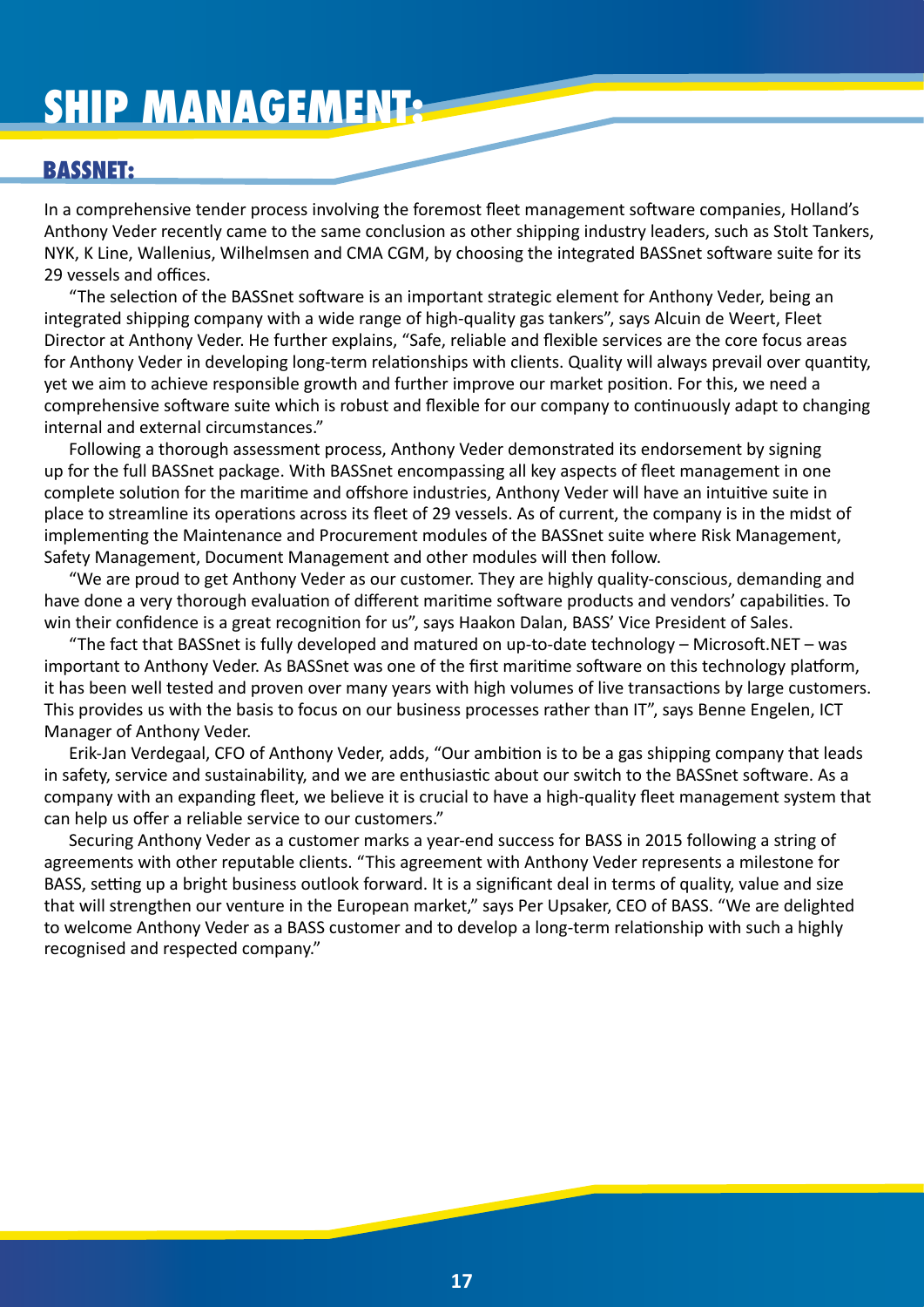## **FEATURE:**

### **More doom and gloom as new contracting plunges to mid-1980s levels:**

Analysis of the Clarksea Index over the last two-and-a-half decades is a depressing business. The index, which represents average earnings of tankers, bulk carriers, container ships and gas carriers, is compiled weekly by analysts at Clarkson Research in London. Between 1990 and 2000, the index averaged about US\$12,000 a day, nearly doubling to \$22,000 a day from 2000 to 2010. Since then, though, the index has fallen back again to about \$12,000 a day but plunged recently to less than \$9,000, a level described by shipping economist Martin Stopford as the top of the 'earnings resistance band' where ship operators sink into seriously red figures.

Speaking to journalists recently at a pre-SMM press conference in Hamburg, Stopford described some of the industry's current woes. For a start, he said, just take a look at the big picture. Rates of growth in global sea trade are steadily slowing down. From an annual average of more than 4% in the first six years of this century, growth in seaborne trade – with a couple of anomalies in 2009 and 2010 – has continued to drift downwards. This year, Stopford predicted, growth will fall to just 2% compared with an estimated 2.6% in 2015.

At an industry level, weak trade growth and a slowing in the rate of seaborne trade expansion have resulted in disastrous overcapacity in most of the main markets except tankers. Compounded by the astonishing collapse in the price of oil, serious over-tonnaging is now evident in the dry bulk market, the container sector and the offshore energy business. Some suggest that these surpluses could continue for years to come in the same way that surplus supply overshadowed shipping throughout the mid-1980s.

Stopford went further. He said that world shipbuilding capacity is still 50% greater than required, and this despite the closing of 581 uneconomic shipyards, leaving 423 facilities functioning on a 'go-slow' business with their bosses urgently seeking out alternative revenue streams. Shipyards already shut down accounted for just 20% of construction capacity, Stopford said, because many of them were relatively small. But the remaining yards still provided annual building capacity of about 100m dwt, about 50% more than the average historical demand of 65m dwt.

Shipbuilding overcapacity is more evident than ever as new contracts have virtually dried up over the first half of this year. This will cause a spell of extreme discomfort for a wide range of shipping enterprises including class societies, engine builders and equipment suppliers. Only 71 orders for new ships were signed during the first quarter of the year, according to industry statistics, and shipyards have signed only a small number of new contracts since April. It is three decades since new contracting last fell to this level.

Not all is doom and gloom, however, according to Stopford, who believes that shipping is entering a new era in which digitalisation and connectivity will underpin a transformation in the efficiency of shipping operations. Comparing the business to Formula One in which many aspects of racing car operation are controlled by computers, Stopford said that smart technology will now enable more efficient and safer sea transport. Marine transportation systems, he said, will become streamlined in the same way as companies like Amazon, UPS and Uber in which Saudi Arabia's wealth fund has recently invested \$3.5bn.

Shipping is often criticised for its inherent resistance to change. But the digital revolution is unstoppable, Stopford believes. He cited new satellite communications services such as Inmarsat's Fleet Xpress which provides high-throughput Ka-band services around the world, telematics sensors, remote monitoring, data storage and processing, smart-phone apps and greater automation as key elements in a new era of smart shipping. However, not everyone yet appreciates the scale of the transformation and Stopford warned that those who fail to adapt will be left behind for ever.



## **Effective communication keeps your business afloat in a turbulent maritime environment**

Don't let modesty close the door on a sales opportunity. Let **SEABORNE**COMMUNICATIONS open doors with an effective media and communications strategy that is proven to generate results. We make sure your stories are heard throughout the global shipping industry, from Asia to the Americas.

> **W**: www.seabornecomms.com E: enquiries@seabornecomms.com **SEABORNE M:** +44 (0)7984919345